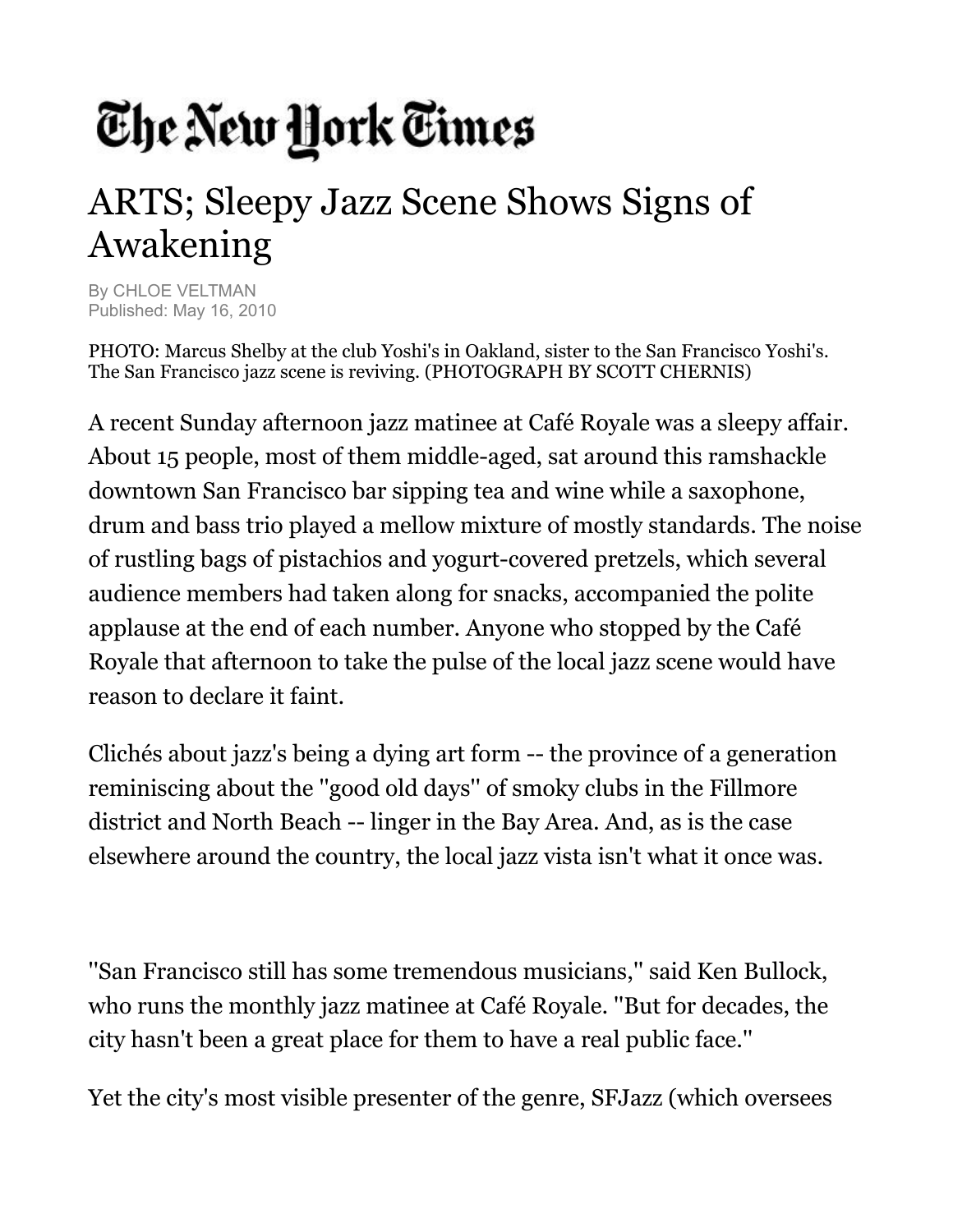the annual San Francisco Jazz Festival, among other events), coupled with a simmering -- if not quite bubbling -- underground scene, is working to keep jazz alive. And things may be looking up: SFJazz recently announced plans to build a 35,000-square-foot jazz performance and education center in Hayes Valley.

Since its founding in 1983, SFJazz has been a nomadic organization, presenting shows in places like the Herbst Theater, Davies Symphony Hall and the Masonic Center. Since 2004 it has developed its own successful band, the SFJazz Collective, whose members have included Joshua Redman, Dave Douglas, Joe Lovano and Nicholas Payton.

The SFJazz Center, scheduled to break ground next year and to open in fall 2012, will be home to most of the organization's concerts. The building, designed by Mark Cavagnero Associates Architects, will include a 700-seat auditorium with a thrust stage and a multi-use black-box space, as well as rehearsal and recording facilities and a cafe.

The local jazz world is excited. ''The new center will bring a lot of focus to the scene,'' said Marcus Shelby, the renowned Bay Area bassist and bandleader. ''It will also help jazz gain the same level of respect around here that classical music does.''

The decision to build the center near most of the city's cultural institutions, including the San Francisco Symphony, Ballet and Opera, and the Herbst Theater, is a canny move. The location could raise SFJazz's profile among the wealthy arts patrons who frequent the area. According to SFJazz, which is nonprofit, it earns around 60 percent of its budget from ticket sales and about 40 percent from contributions. An anonymous \$20 million donation kicked off the construction of the building.

In addition, the Hayes Valley location may allow the center to develop its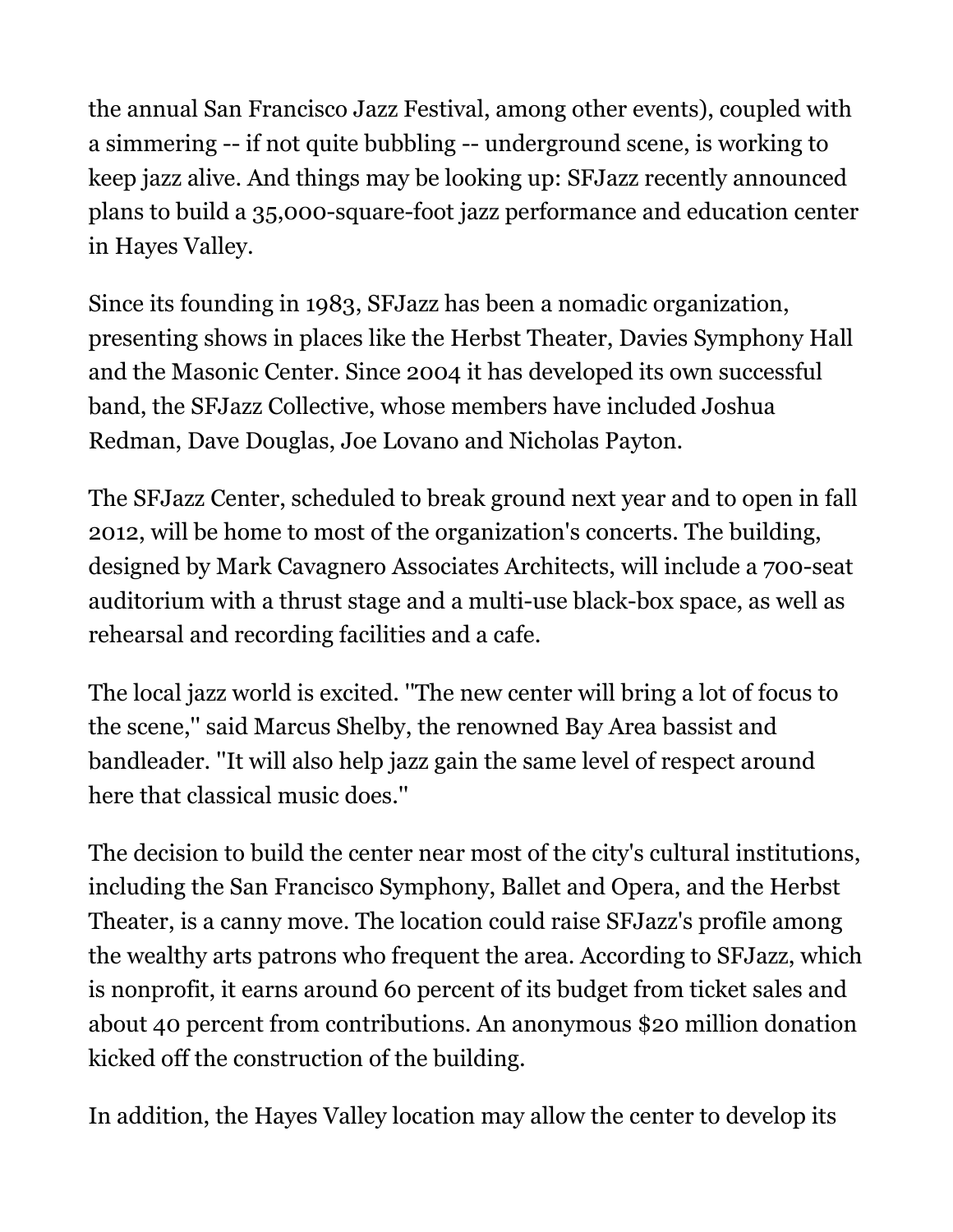own identity, away from the Fillmore district, the city's designated ''jazz heritage'' area. This isn't a bad result, considering the Fillmore's somewhat Disneyfied atmosphere these days. Hailed as the ''Harlem of the West'' from the 1930s to 1950s, the neighborhood had nightspots hosting performances by luminaries like Ella Fitzgerald, Louis Armstrong, Billie Holiday, Charlie Parker and John Coltrane.

But urban redevelopment in the 1960s closed most of the clubs and drove away many of the musicians. The influx in recent years of jazz clubs like Rasselas and Yoshi's, (the sister club of the Yoshi's in Oakland), as well as cultural organizations like the San Francisco Jazz Heritage Center, have somewhat revived the neighborhood's musical traditions. But the shinylooking upscale facades and interiors lack intimacy.

The creation of a unified hub for jazz in San Francisco will certainly create better brand recognition for SFJazz, but it also has the potential to generate a more diverse community of artists. Because the new center will be more accessible by public transportation than it would be in, say, North Beach, people might visit in greater numbers. Audiences will have a choice among large-scale auditorium concerts, workshops and intimate recitals, or simply hanging out in the cafe. The educational component may also draw in younger musicians (including those from the San Francisco Conservatory of Music).

A new generation of presenters is also gradually helping to cultivate younger audiences. Local impresarios, like Adam Theis, the founder of Jazz Mafia, a loose musical collective, are producing soirees that are proving popular among young audiences. An unannounced tribute to Stevie Wonder and James Brown at the Coda Lounge last Tuesday featured a 20 piece band, five singers and three rappers and attracted a capacity audience of 150.

''The Bay Area has always been one of the top places in the country for jazz musicians,'' Mr. Theis said. ''But the scene these days is happening mostly underground.''

''Hotplate,'' SFJazz's monthly concert series at the Amnesia, a hip Mission